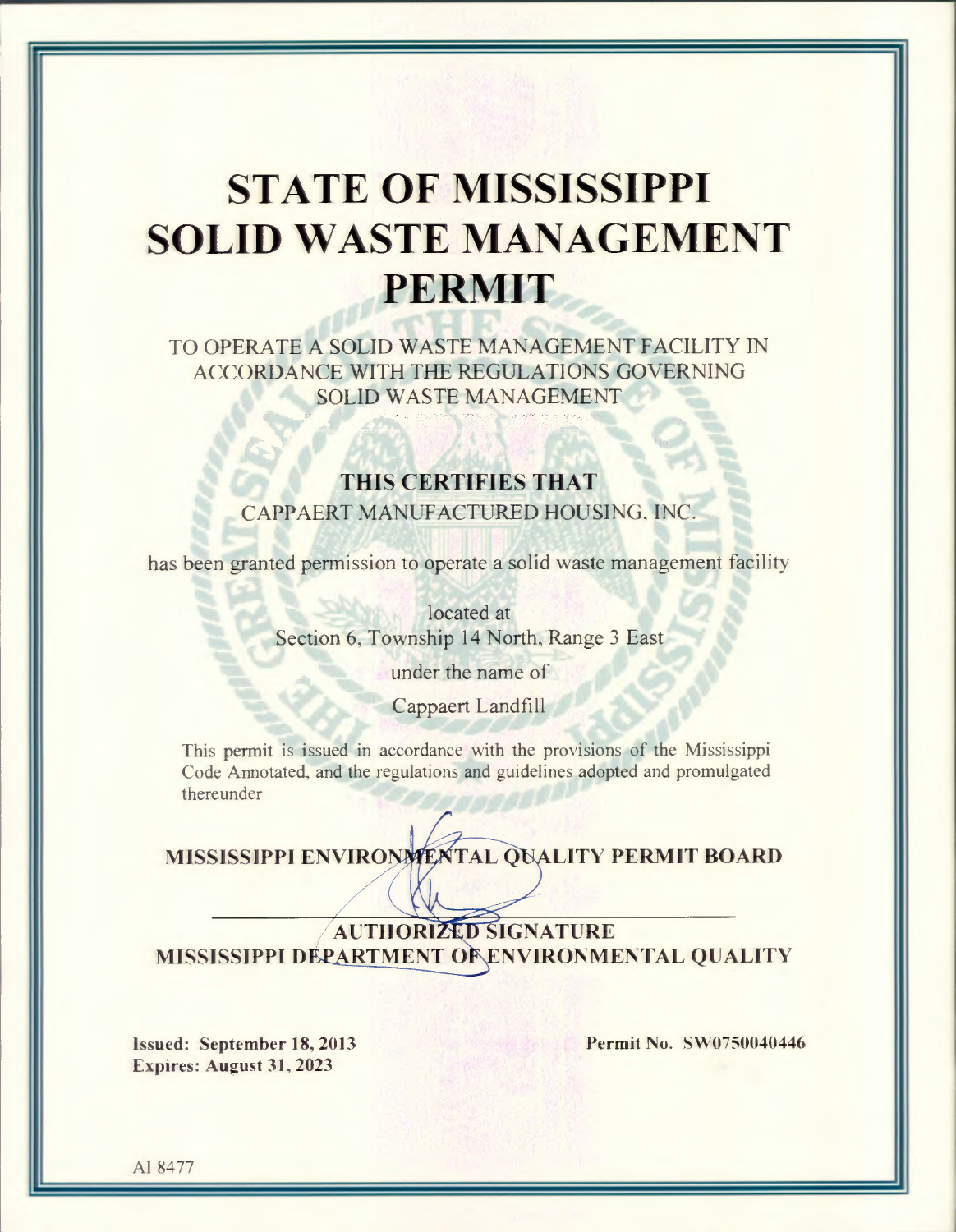#### **CONDITIONS**

#### **A. EFFECT OF PERMIT**

The permittee shall operate the solid waste management facility in accordance with the Mississippi Nonhazardous Waste Management Regulations (state regulations), applicable federal regulations, and conditions of this permit.

#### **B**. **PERMIT ACTIONS**

This permit may be modified, revoked and reissued, or terminated for noncompliance with the terms and conditions of the permit. The filing of a request for a permit modification, revocation and reissuance, or termination or the notification of planned changes or anticipated noncompliance on the part of the permittee does not stay the applicability or enforceability of any permit condition.

#### **C**. **SEVERABILITY**

The provisions of the permit are severable, and if any provision of this permit or the application of any provision of this permit to any circumstance, is held invalid, the application of such provision to other circumstances, and the remainder of this permit shall not be affected thereby.

#### **D**. **DUTIES AND REQUIREMENTS**

- 1. Duty to Comply. The permittee shall comply with all conditions of this permit. Any permit noncompliance constitutes a violation of the solid waste law and regulations promulgated thereunder and is grounds for enforcement action, permit termination, revocation and reissuance, modification, or for denial of a permit renewal application.
- 2. Duty to Reapply. If the permittee wishes to continue an activity allowed by this permit after the expiration date of this permit, the permittee must submit a complete application for a new permit at least 180 days before this permit expires.
- 3. Duty to Mitigate. The permittee shall take all reasonable steps to minimize, prevent, or correct any adverse impact on human health or the environment resulting from noncompliance with this permit.
- 4. Proper Operation and Maintenance. The permittee shall at all times properly operate and maintain all equipment and systems which are installed or used by the permittee to achieve compliance with the conditions of this permit and application as submitted and approved by the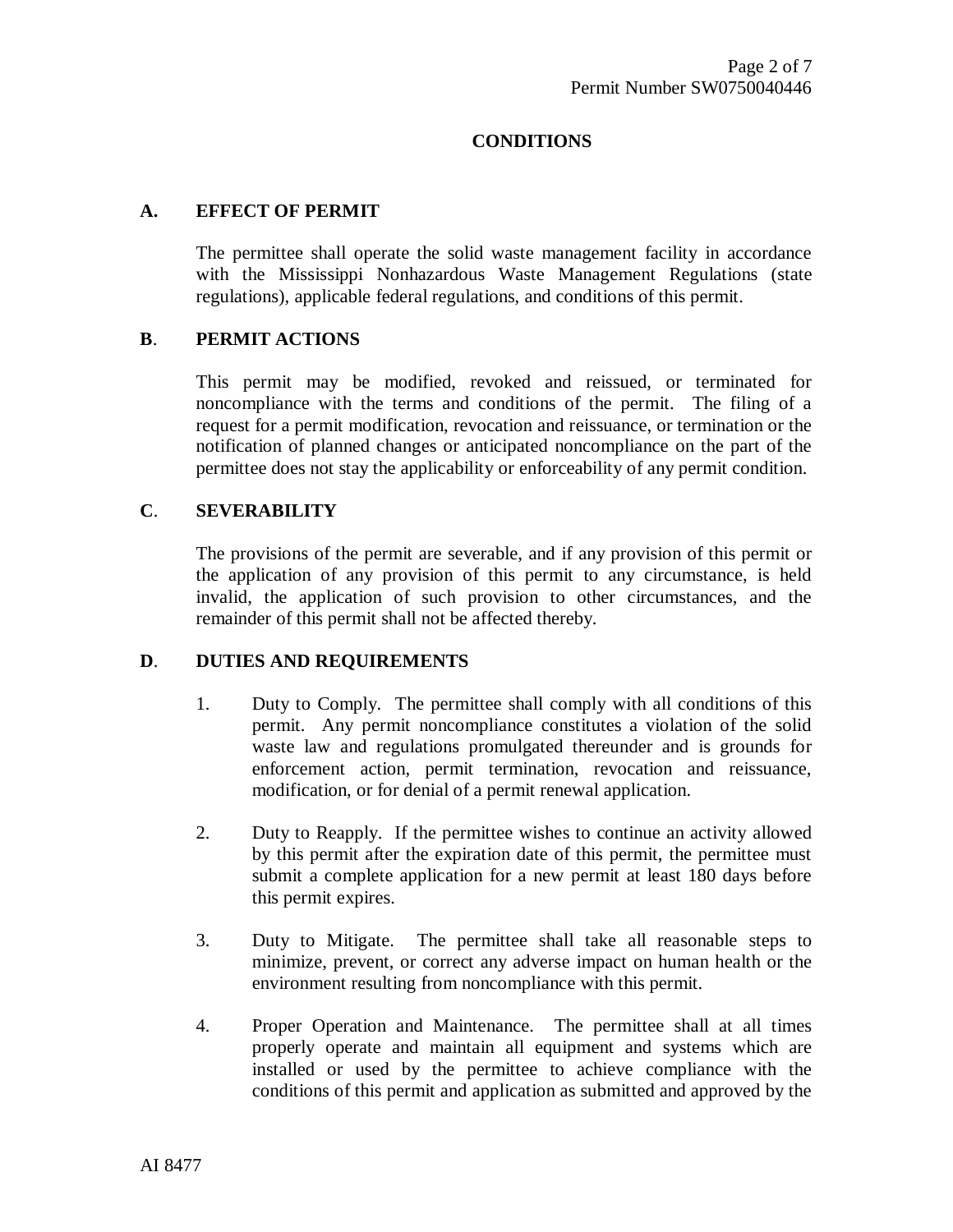Department of Environmental Quality (Department).

- 5. Duty to Provide Information. The permittee shall furnish to the Department, within a reasonable time, any relevant information which the Department may request to determine whether cause exists for modifying, revoking and reissuing, terminating, or determining compliance with this permit.
- 6. Inspection and Entry. The permittee shall allow an authorized representative of the Department upon the presentation of credentials and other documents as may be required by law to:
	- (a) Enter on the permittee's premises where a regulated activity is located or conducted, or where records must be kept under the conditions of this permit;
	- (b) Have access to and copy at reasonable times any records that must be kept under the conditions of this permit;
	- (c) Inspect at reasonable times any facilities, equipment, practices, or operations regulated or required under this permit;
	- (d) Sample or monitor at reasonable times for the purposes of assuring permit compliance.
- 7. Transfer of Permits. This permit is not transferable to any person except after notice to and approval of the Mississippi Environmental Quality Permit Board. The Permit Board may require modification or revocation and reissuance of the permit to change the name of the permittee and incorporate such other requirements as may be necessary.
- 8. Liner Construction Submittal. If a liner must be constructed at the facility, in whole or part, as specified in the approved application, at least two weeks prior to disposal in the area, a construction quality assurance report shall be submitted to the Department. The report shall contain a certification from an independent professional engineer registered in Mississippi that the construction of the area was performed in accordance with the plans as stated in the approved application. Construction of the liner may be accomplished at one time with one certification, or in stages, with a separate certification, as stated in approved application.
- 9. Signature Requirements. An application for the re-issuance, modification or transfer of this solid waste management permit and all reports required by this permit or other information requested by the Permit Board shall be signed as follows: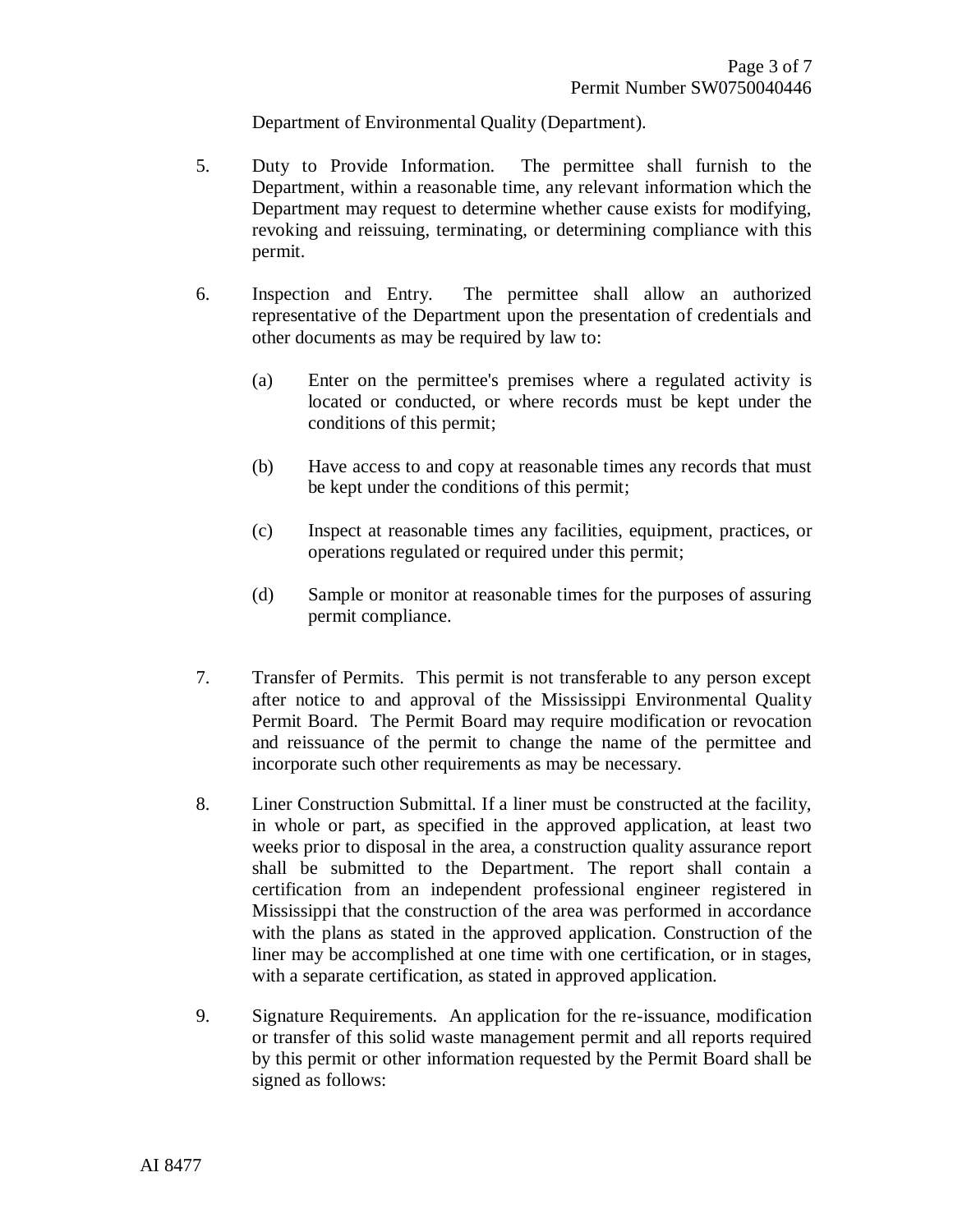- A. For a corporation: a president, vice-president, secretary, or treasurer of the corporation in charge of a principal business function, or any other person who performs similar policy or decision-making functions for the corporation;
- B. For a partnership or sole proprietorship: a general partner or the proprietor, respectively;
- C. For a municipality, county, state, federal, or other public agency: either a principal executive officer or ranking elected official;
- D. The signature of a Duly Authorized Representative (DAR) shall be a valid signature under the state regulations, in lieu of the signatures described previously, provided the following conditions are met:
	- i. The DAR is an employee of the entity holding the solid waste management permit.
	- ii. The DAR is identified to the Department by the ranking officer of the corporation, partnership, proprietorship, municipality, county, state, federal or other public agency.
	- iii. The DAR is responsible for the overall management of the solid waste facility.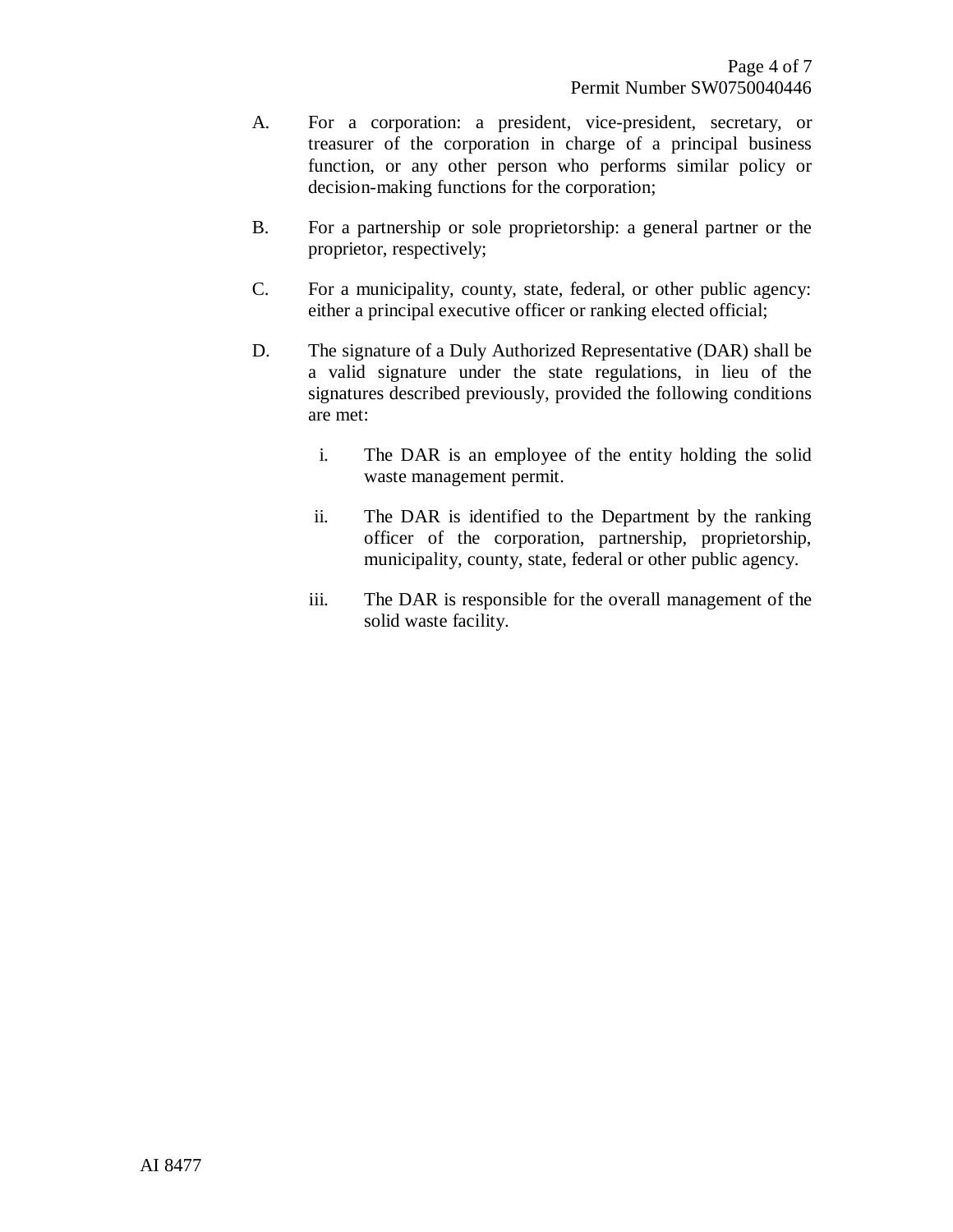#### **E**. **OPERATING REQUIREMENTS**

- 1) Disposal at the site shall be limited to Class I rubbish waste produced at the company's manufactured housing facility, as defined in Section VI of the Mississippi Nonhazardous Waste Management Regulations inclusive of the wastes described in the approved plan of operation.
- 2) The permittee shall ensure that all borings have been properly grouted as per the requirements of the Office of Land and Water prior to conducting disposal activity in the affected areas.
- 3) A buffer zone of 200 feet must be maintained between the active disposal area and the adjacent property lines, unless otherwise approved by the Department.
- 4) Disposal area boundaries shall be located and clearly marked by a land surveyor licensed by the State of Mississippi prior to waste acceptance. At a minimum, the corners of the disposal area shall be marked by a three foot high post, unless otherwise approved or directed by the Department. The markers shall be, at a minimum, two inches in diameter (except for metal fence post) and shall be placed in the ground to a sufficient depth to establish permanence.
- 5) Adequate security shall be established at the site to prevent unauthorized access and disposal. An attendant shall be on duty at any time that access to the site is not secured.
- 6) Disposal of liquid wastes, garbage, drink containers, paint cans, oil cans and filters, hazardous wastes, asbestos, rags used for cleaning containing oil, grease, solvents, or any hazardous chemical, containers containing significant amounts of caulk/sealer, or any other non-approved waste material generated by Cappaert shall be prohibited unless otherwise approved by the Department. Waste loads from the Cappaert Manufactured Housing containing significant amounts of unauthorized wastes shall not be transported to the site for disposal. Any incidental amount of unauthorized wastes must be removed prior to the disposal of the balance of the wastes. Any unauthorized wastes shall be properly disposed at an authorized waste facility or placed in a waste receptacle for later disposal at an authorized waste facility.
- 7) A periodic earthen cover consisting of a minimum of six inches of earthern material shall be applied to the wastes at least every two weeks on the days specified in the approved plan of operation unless otherwise approved by the Department.
- 8) Scattered litter and debris shall be collected and returned to the active working area at least once per week, or more often if necessary.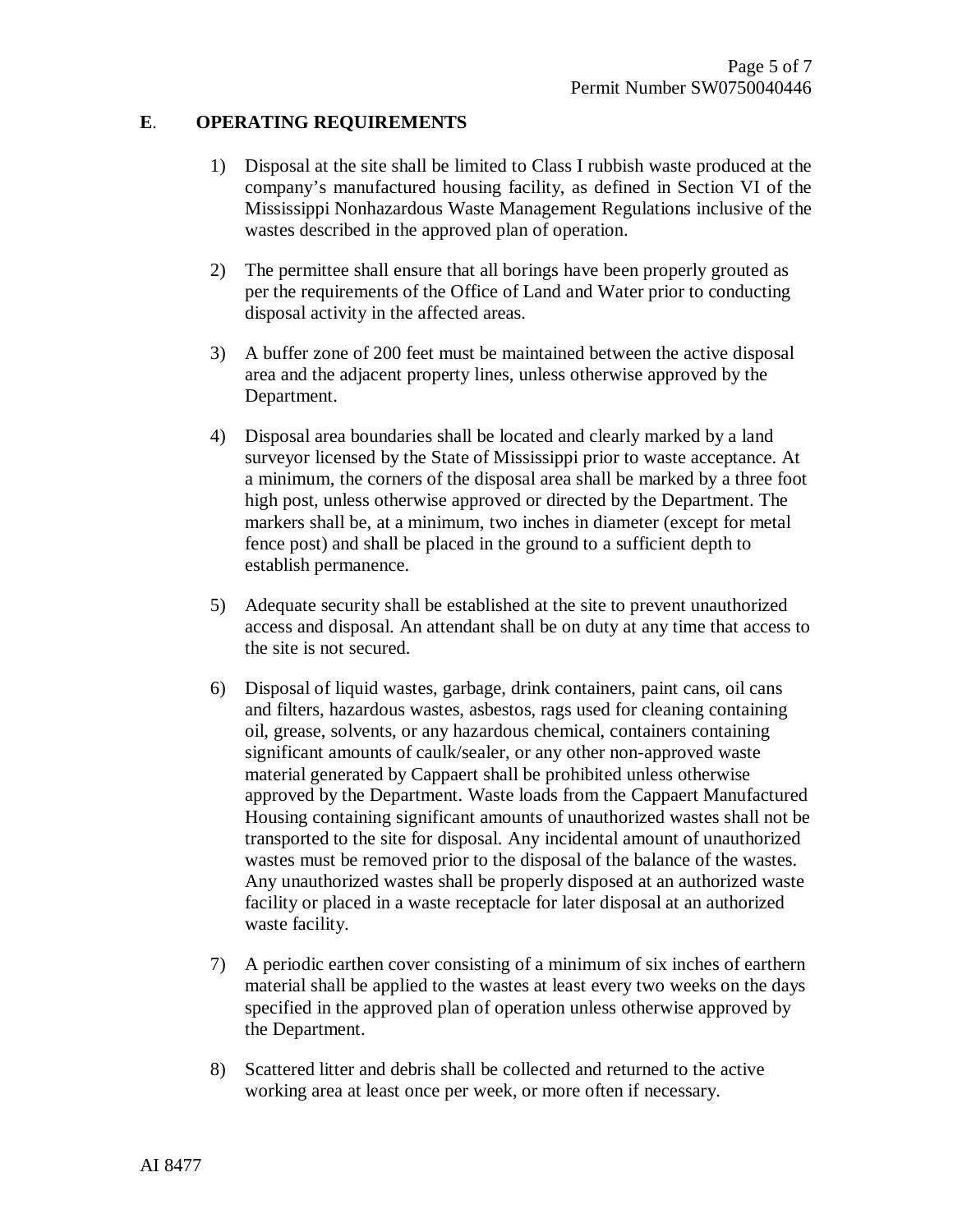- 9) Open burning of any solid wastes is forbidden. Should an accidental fire occur, the operator shall extinguish the fire and promptly notify the Department.
- 10) Disposal of wastes shall not be allowed in standing water, or in any manner that may result in a washout of waste. Furthermore, the active disposal area shall not be located or constructed in a manner that causes or allows wastes to come in contact with the seasonal high water table.
- 11) The operation of the facility shall be conducted in accordance with all applicable requirements of the U.S. Army Corps of Engineers in regard to wetlands, the U.S. Fish and Wildlife Service, the Mississippi Department of Marine Services, and the Mississippi Department of Archives and History.
- 12) The site shall be developed and contoured to direct runoff from the active disposal area and to prevent ponding of water in and over areas of waste disposal.
- 13) Areas of the landfill that will no longer receive solid waste shall be closed by applying a minimum of two feet of compacted soil material and establishing a suitable vegetative cover followed by proper maintenance of the final cover to minimize any erosion.
- 14) The operator shall notify the Department in writing upon final closure of the site. Compliance with the final closure requirements shall be certified by an independent Professional Engineer registered in the state of Mississippi.
- 15) Disposal activity should be limited to the approved disposal area and confined to as small an area as practical.
- 16) An adequate supply of water under pressure at the facility or an adequate stockpile of earthen material reasonably close to the disposal area shall be provided, or there shall be an organized Fire Department providing service. The Department may approve alternate methods of fire protection or waive this requirement when there is no need for fire protection. Should an accidental fire occur, the owner shall immediately take action to extinguish the fire and shall notify the Department by the close of the Department's next business day.
- 17) The operator of this facility covered by this permit shall at all times properly operate and maintain all equipment and systems used to achieve compliance with the conditions of this permit. It shall be the owner's responsibility to ensure proper training to employees for the proper operation of this site.